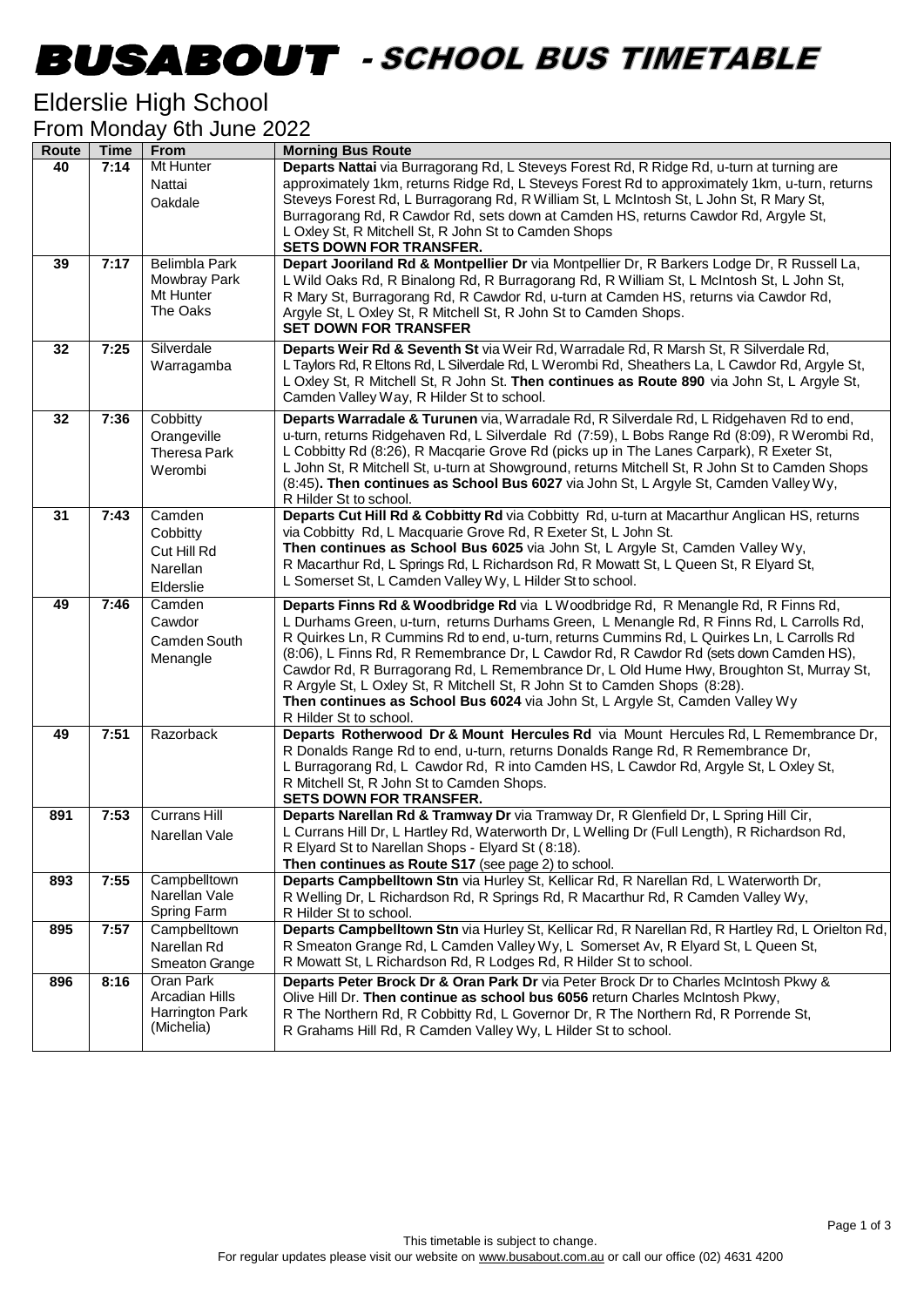# -

### Elderslie High School (continued)

#### From Monday 6th June 2022

| <b>Route</b> | <b>Time</b> | <b>From</b>                                                     | <b>Morning Bus Route</b>                                                                                                                                                                                                                                                                                                                                                                    |
|--------------|-------------|-----------------------------------------------------------------|---------------------------------------------------------------------------------------------------------------------------------------------------------------------------------------------------------------------------------------------------------------------------------------------------------------------------------------------------------------------------------------------|
| 899          | 8:08        | <b>Catherine Field</b><br>Harrington Park                       | Departs Catherine Fields via Camden Valley Wy, R Sir Warwick Fairfax Dr, R Harrison Av,<br>L Mason Dr, R Sir Warwick Fairfax Dr, R Harrington Pkwy, L Glenrowan Dr, R Hillside Dr,<br>L The Northern Rd, L Fairwater Dr, L Fairwater Dr, R Camden Valley Wy, L Hilder St,<br>R Harrington St to school.                                                                                     |
| 6039         | 7:48        | Harrington Park                                                 | Departs Narellan Town Centre (Camden Valley Way) via R The Old Northern Rd,<br>L The Northern Rd, R Hillside Dr, L Glenrowan Dr, R Harrignton Pkwy, R Fairwater Dr,<br>L The Northern Rd, R Camden Valley Wy, L Hilder St to school.                                                                                                                                                        |
| 890C         | 8:17        | Camden                                                          | Departs Camden Shops via John St, L Argyle St, R Macarthur Rd, L Harrington St, R Hilder St<br>to school.                                                                                                                                                                                                                                                                                   |
| 890C         | 8:17        | Narellan Vale<br>(Waterworth Dr)<br><b>Narellan</b><br>Mt Annan | Departs Narellan Rd & Mt Annan Dr via Narellan Rd, L Waterworth Dr, R Main St, L Main St,<br>L Holdsworth Dr, R Waterworth Dr (full length), R Welling Dr, R Richardson Rd, R Mowatt St,<br>L Queen St, R Elyard St, L Somerset Av, L Camden Valley Wy, L Hilder St to school.                                                                                                              |
| <b>S17</b>   | 8:18        | Narellan<br>Spring Farm<br>Elderslie                            | Departs Narellan Shops via Elyard St, L Somerset Av, L Camden Valley Wy, L Richardson Rd,<br>R Springs Rd, Macarthur Rd, R Harrington St, R Hilder St to school.                                                                                                                                                                                                                            |
| 6032         | 8:20        | Narellan Vale<br>(Holdsworth Dr)                                | Departs Main Rd & Holdsworth Dr, via Holdsworth Dr, R Waterworth Dr, R Welling Dr,<br>R Richardson Rd, R Mowatt St, L Queen St, R Doncaster Av, L Slade St, R Somerset Av,<br>L Camden Valley Wy, L Hilder St, R Harrington St to school.                                                                                                                                                   |
| 895          | 8:29        | Camden<br>Camden South<br>Elderslie                             | Departs Wire La & Remembrance Dr via Wire La, R Crookston Dr, L Lawson Av, R McCrae Dr,<br>R Cowper Dr, L Remembrance Dr, L Old Hume Hwy, R Menangle Rd, L Broughton St, R Murray St,<br>R Argyle St, L Oxley St, R Mitchell St, R John St, L Argyle, St, Camden Valley Wy, R Macarthur Rd,<br>L Merino Dr, R Cashmere Dr, L Southdown Rd, L Irvine St, L Lodges Rd, R Hilder St to school. |
| 6026         | 8:31        | Camden South<br>(eastside)                                      | Departs Camden Hospital & Old Hume Hwy via Broughton St, Old Hume Hwy, L Kelloway Av,<br>R Belgenny Av, Caroline Chisholm Dr, Coolalie Av, L Elizabeth Macarthur Av, R Bowman Av,<br>R Armour Av, R Remembrance Dr, Camden By- Pass, L Off Ramp, R Macarthur Rd,<br>R Harrington St, R Hilder St to school.                                                                                 |

| <b>Route</b> | <b>Time</b> | To                                                  | <b>Afternoon Bus Route</b>                                                                                                                                                                                                                                                                                                                                                                                                                                                                                                                                                                      |
|--------------|-------------|-----------------------------------------------------|-------------------------------------------------------------------------------------------------------------------------------------------------------------------------------------------------------------------------------------------------------------------------------------------------------------------------------------------------------------------------------------------------------------------------------------------------------------------------------------------------------------------------------------------------------------------------------------------------|
| 6545         | 3:32        | Harrington Park<br>(Michelia)<br>Camden<br>Kirkham  | Departs Elderslie HS via Hilder St, L Camden Valley Wy, Argyle St, R Elizabeth St, L Mitchell St,<br>L John St, L Argyle St, L Elizabeth St, R Exeter St, L Macquarie Grove Rd, R Cobbitty Rd,<br>R Governor Dr, L The Northern Rd, L Charles McIntosh Pkwy, R Olive Hill Dr, R Brunsdon Rd,<br>R The Northern Rd to Fairwater Dr.                                                                                                                                                                                                                                                              |
| 6537         | 3:33        | Camden Shops<br>Camden South<br>Menangle            | Departs Elderslie HS Bus Bay via L Hilder St, L Camden Valley Wy, Argyle St, R Elizabeth St,<br>L Mitchell St, u-turn at Showground, returns Mitchell St to Camden PS.<br>Then continues as Route 47 via Mitchell St, R John St, R Argyle St, Cawdor Rd,<br>L Cawdor Rd, R Remembrance Dr, L Finns Rd, L Woodbridge Rd, R Menangle Rd, R Finns Rd,<br>L Carrolls Rd, R Quirkes Ln, R Cummins Rd to end, u-turn, returns Cummins Rd to Quirkes Ln.                                                                                                                                               |
| 890C         | 3:40        | Belimbla Park<br>Mt Hunter<br>Oakdale<br>The Oaks   | Departs Elderslie HS via Hilder St, L Harrington St, R Macarthur Rd, L Camden Valley Wy,<br>Argyle St, R Elizabeth St, L Mitchell St, u-turn at Showground, returns Mitchell St, R John St,<br>R Argyle St, Cawdor Rd, R Westbrook Rd, R Fosters Ln, L Burragorang Rd, L Moores Way,<br>L Burragorang Rd, R Russell St, L John St, R McIntosh Rd, R William St, L Burragorang Rd,<br>L Binalong Rd, L Wild Oaks Rd, R Russell Ln, L Barkers Lodge Rd to Nolan Rd, u-turn, returns<br>Barkers Lodge Rd, L Burragorang Rd to Steveys Forest Rd, u-turn, returns Burragorang Rd<br>to Binalong Rd. |
| 893          | 3:42        | Spring Farm                                         | <b>FIRST SET DOWN SPRINGS RD &amp; SPRING FARM DR</b><br>Departs Elderslie HS via L Hilder, L Camden Valley Wy, L Macarthur Rd, L Springs Rd,<br>L Richardson Rd to Welling Dr.                                                                                                                                                                                                                                                                                                                                                                                                                 |
| 6561         | 3:42        | Mt Annan<br>Currans Hill                            | FIRST SET DOWN LODGES RD & RICHARDSON RD<br>Departs Elderslie HS via Hilder St, L Lodges Rd, R Richardson Rd, L Welling Dr, (Full Length).<br>Then continues as Route 891 via R Waterworth Dr, Hartley Rd, R Currans Hill Dr,<br>R Spring Hill Circle, R Glenfield Dr, L Tramway Dr to Narellan Rd.                                                                                                                                                                                                                                                                                             |
| 6538         | 3:43        | Camden<br>Cobbitty<br>Cut Hill Rd<br>Coates Park Rd | Departs Elderslie HS via Harrington St, R Macarthur Rd, L Camden Valley Wy, Argyle St,<br>R Elizabeth St, L Mitchell St, u-turn at Showground, returns Mitchell St, R John St.<br>Then continues as Route 31 via John St, L Argyle St, L Elizabeth St, R Exeter St,<br>L Macquarie Grove Rd (Drops in The Lanes carpark), L Cobbitty Rd, R Cut Hill Rd,<br>R Coates Park Rd, u-turn at Colonel Pye Dr, returns Coates Park Rd to Cut Hill Rd.                                                                                                                                                   |